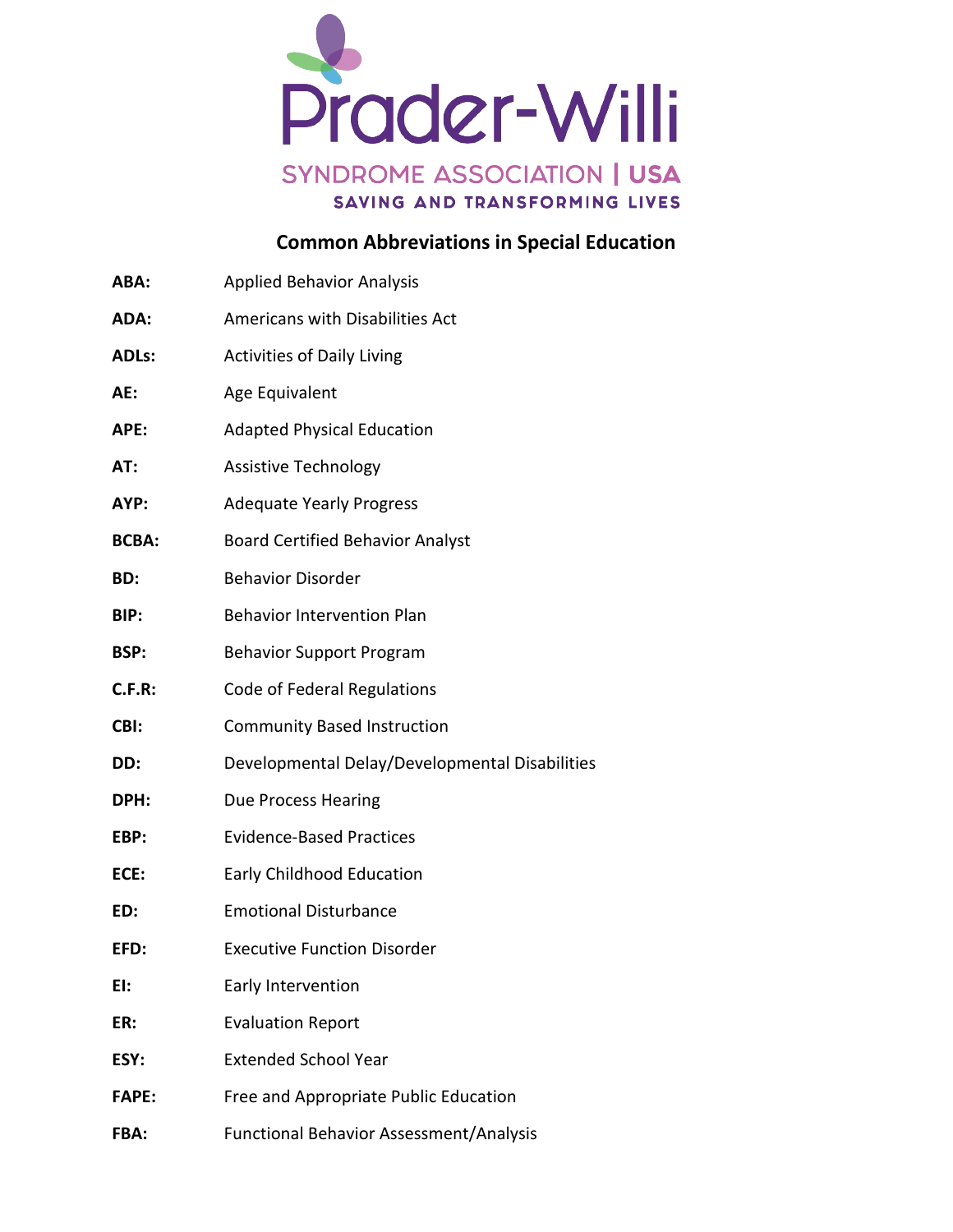| <b>FERPA:</b> | <b>Family Educational Rights and Privacy Act</b>        |  |
|---------------|---------------------------------------------------------|--|
| GE:           | Grade Equivalent                                        |  |
| HO:           | <b>Hearing Officer</b>                                  |  |
| ID:           | <b>Intellectual Disability</b>                          |  |
| <b>IDEA:</b>  | Individuals with Disabilities Education Act             |  |
| IEE:          | <b>Independent Educational Evaluation</b>               |  |
| IEP:          | Individualized Education Plan/Program                   |  |
| IFSP:         | Individualized Family Service Plan                      |  |
| IHO:          | <b>Impartial Hearing Officer</b>                        |  |
| IQ:           | Intelligence Quotient                                   |  |
| ITP:          | <b>Individual Transition Plan</b>                       |  |
| LEA:          | <b>Local Educational Agency</b>                         |  |
| LRE:          | <b>Least Restrictive Environment</b>                    |  |
| LSS:          | Life Skills Support                                     |  |
| MDE:          | Multi-Disciplinary Evaluation                           |  |
| <b>MDR:</b>   | Manifestation of Disability Review                      |  |
| MDS:          | <b>Multiple Disabilities Support</b>                    |  |
| MOU:          | Memorandum of Understanding                             |  |
| MTSS:         | Multi-tiered Systems of Support                         |  |
| <b>NORA:</b>  | Notice of Recommended Assignment                        |  |
| <b>NOREP:</b> | Notice of Recommended Educational Placement             |  |
| OCR:          | Office of Civil Rights                                  |  |
| OHI:          | Other Health Impairment                                 |  |
| OSEP:         | <b>Office of Special Education Programs</b>             |  |
| <b>OSER:</b>  | Office of Special Education and Rehabilitative Services |  |
| OT:           | <b>Occupational Therapy</b>                             |  |
| <b>PALS:</b>  | Peer-Assisted Learning System                           |  |
| PBIB:         | Positive Behavior Intervention Plan                     |  |
| <b>PBIS:</b>  | Positive Behavior Intervention & Supports               |  |
| PLEP:         | Present Level of Educational Performance                |  |